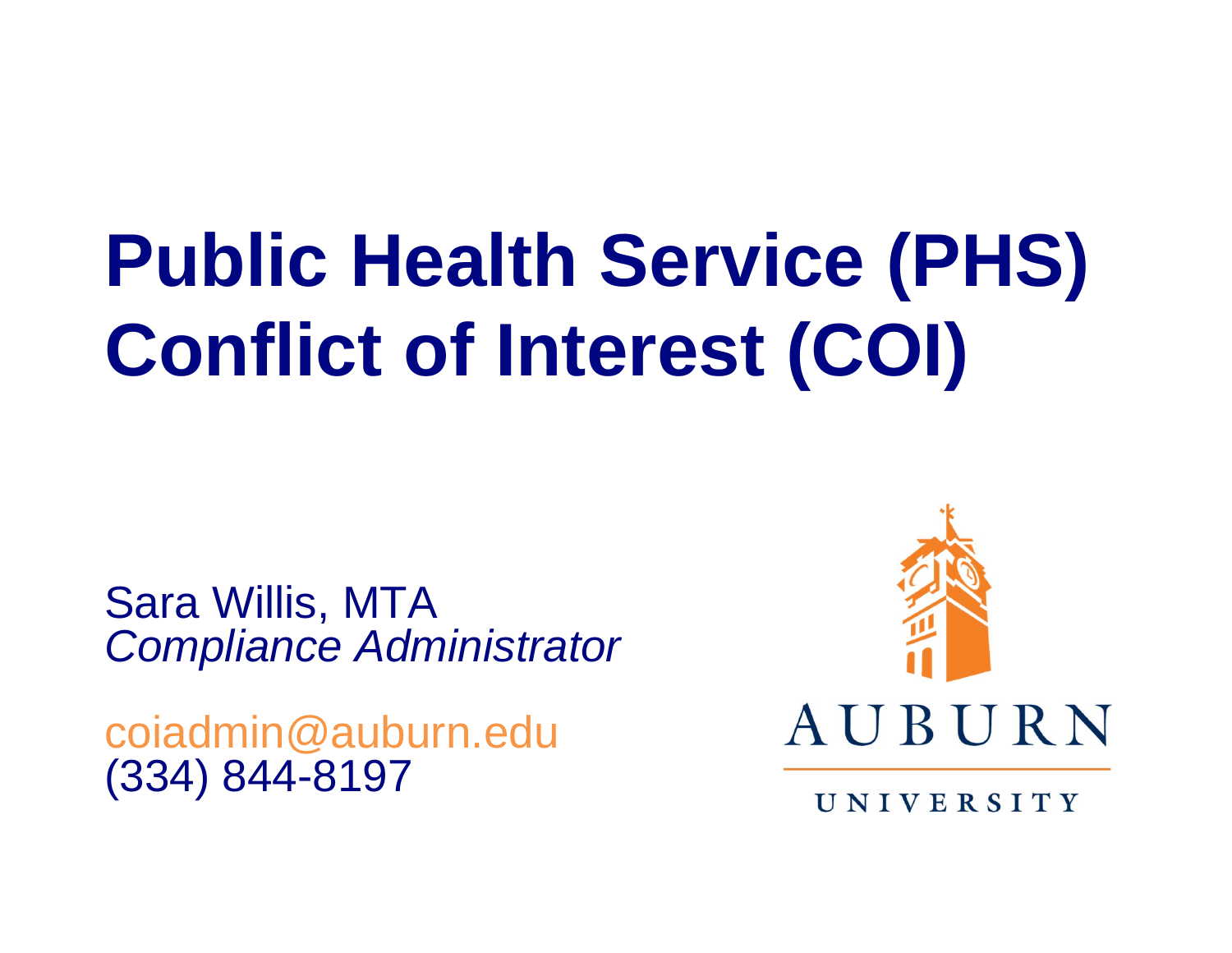#### **Conflict of Interest (COI) Overview**

The University supports and encourages relationships which may advance academic research.

However, potential, perceived, and actual conflicts of interest must be managed to avoid bias or the appearance of such in an Investigator's activities and responsibilities, in order to protect the integrity of the research.

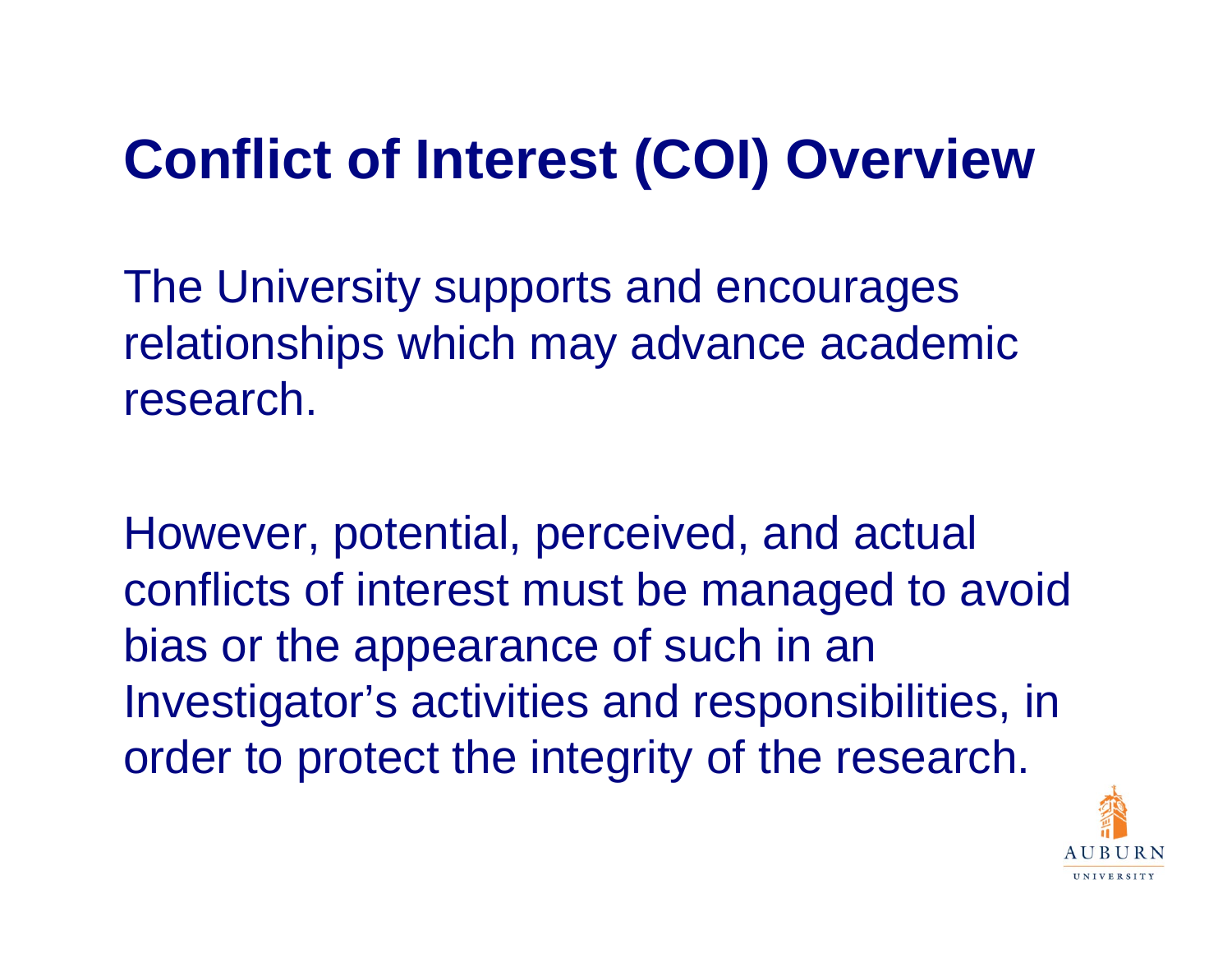#### **COI Definition**

A conflict of interest, actual or perceived, is a situation in which financial or other personal considerations have the potential to compromise or bias professional judgment and objectivity.

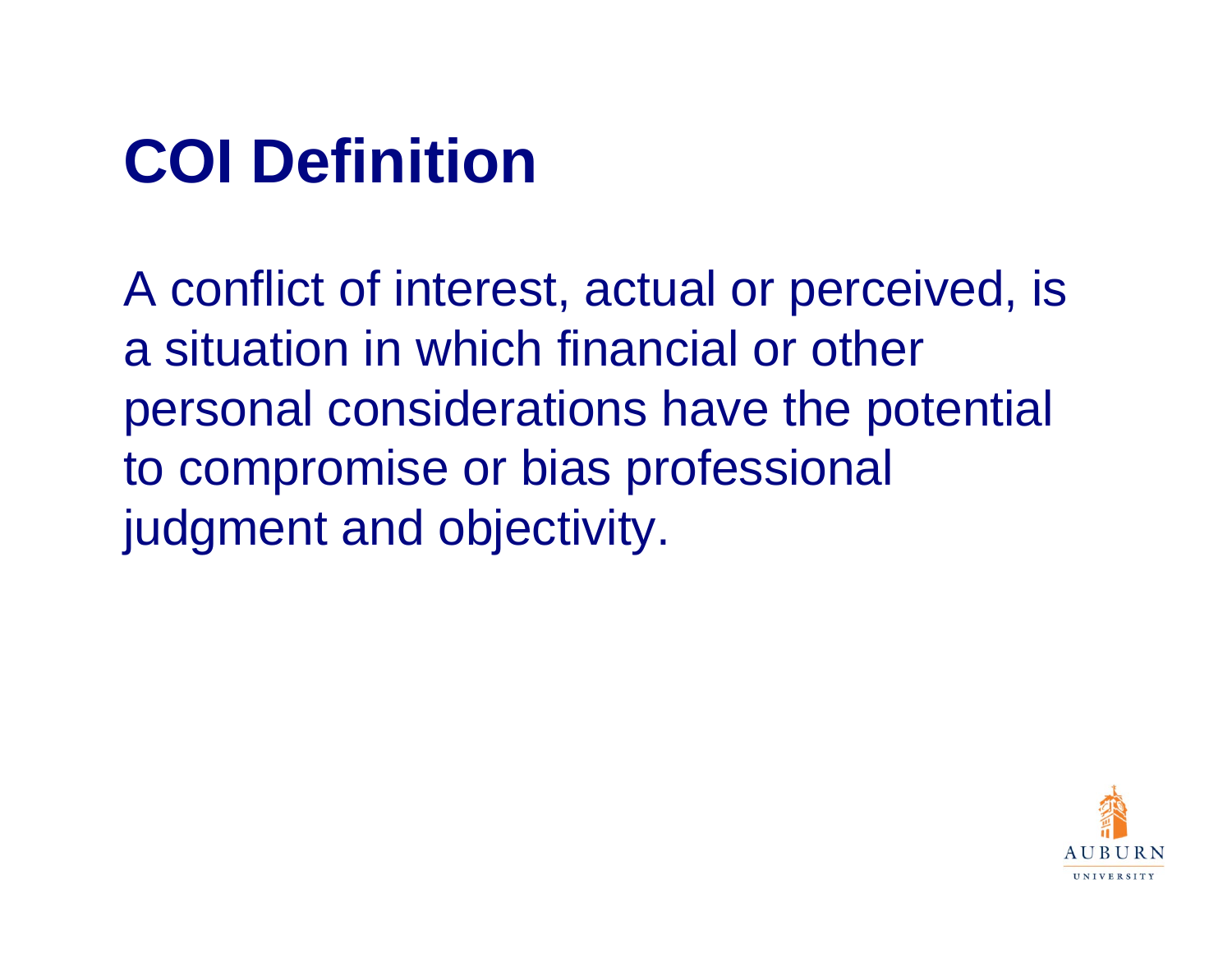#### **PHS Definitions**

- Investigator: Any person regardless of title or position, who is responsible for the design, conduct, or reporting of research funded by the PHS, or proposed for such funding, including collaborators and consultants.
- Research a systematic investigation, study or experiment designed to develop or contribute to generalizable knowledge relating broadly to public health, including behavioral and social-sciences research. The term encompasses basic and applied research and product development.

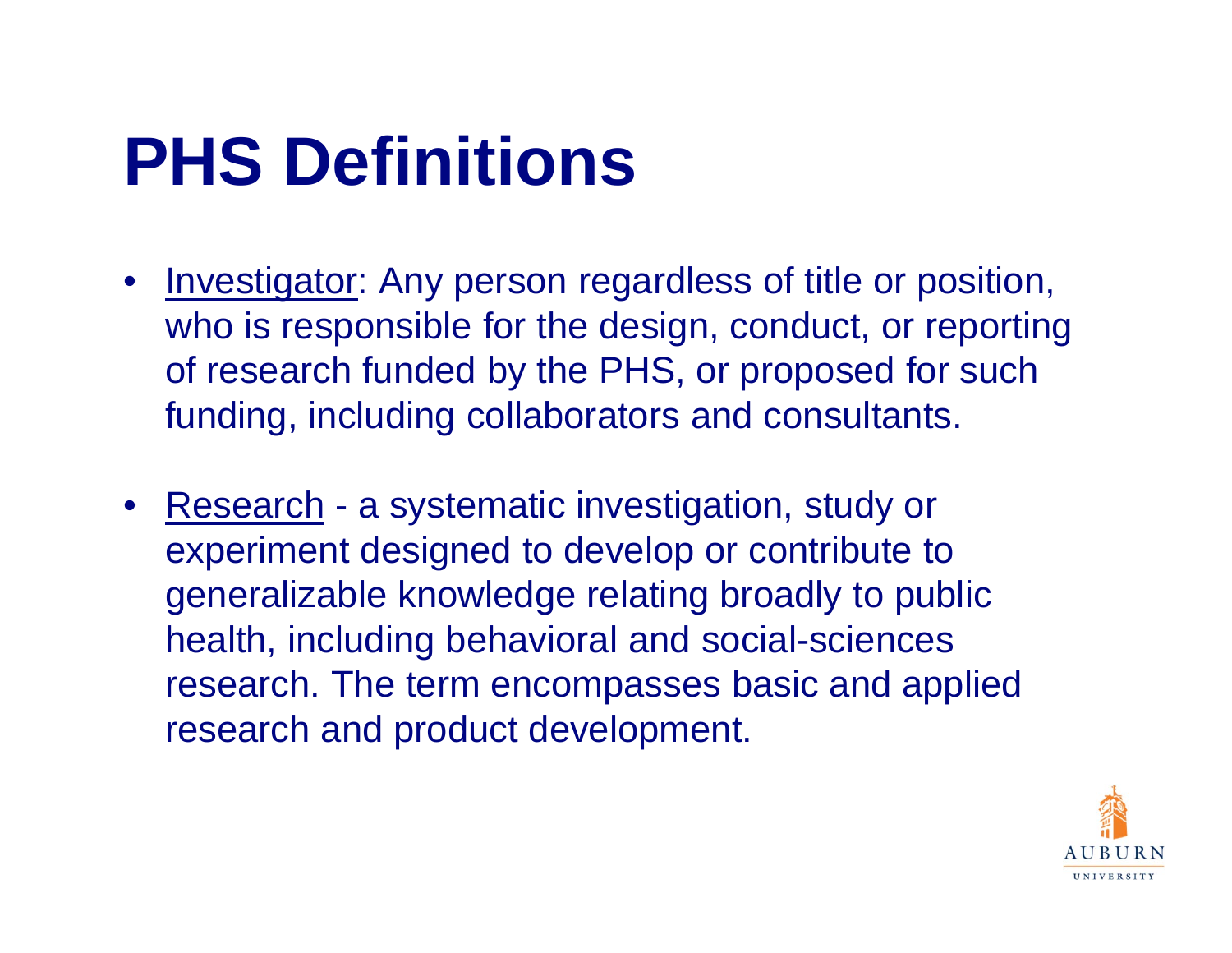## **Requirements Overview**

- Requirements
	- $\mathcal{L}_{\mathcal{A}}$  , and the set of the set of the set of the set of the set of the set of the set of the set of the set of the set of the set of the set of the set of the set of the set of the set of the set of the set of th Proposal
		- Training (CITI)
		- Disclosure (COI-SMART)
	- Award
		- Disclosure Update (COI-SMART)
		- Approval from OVPR
	- Current Funding
		- All of the above (Train, Disclose, Approval)

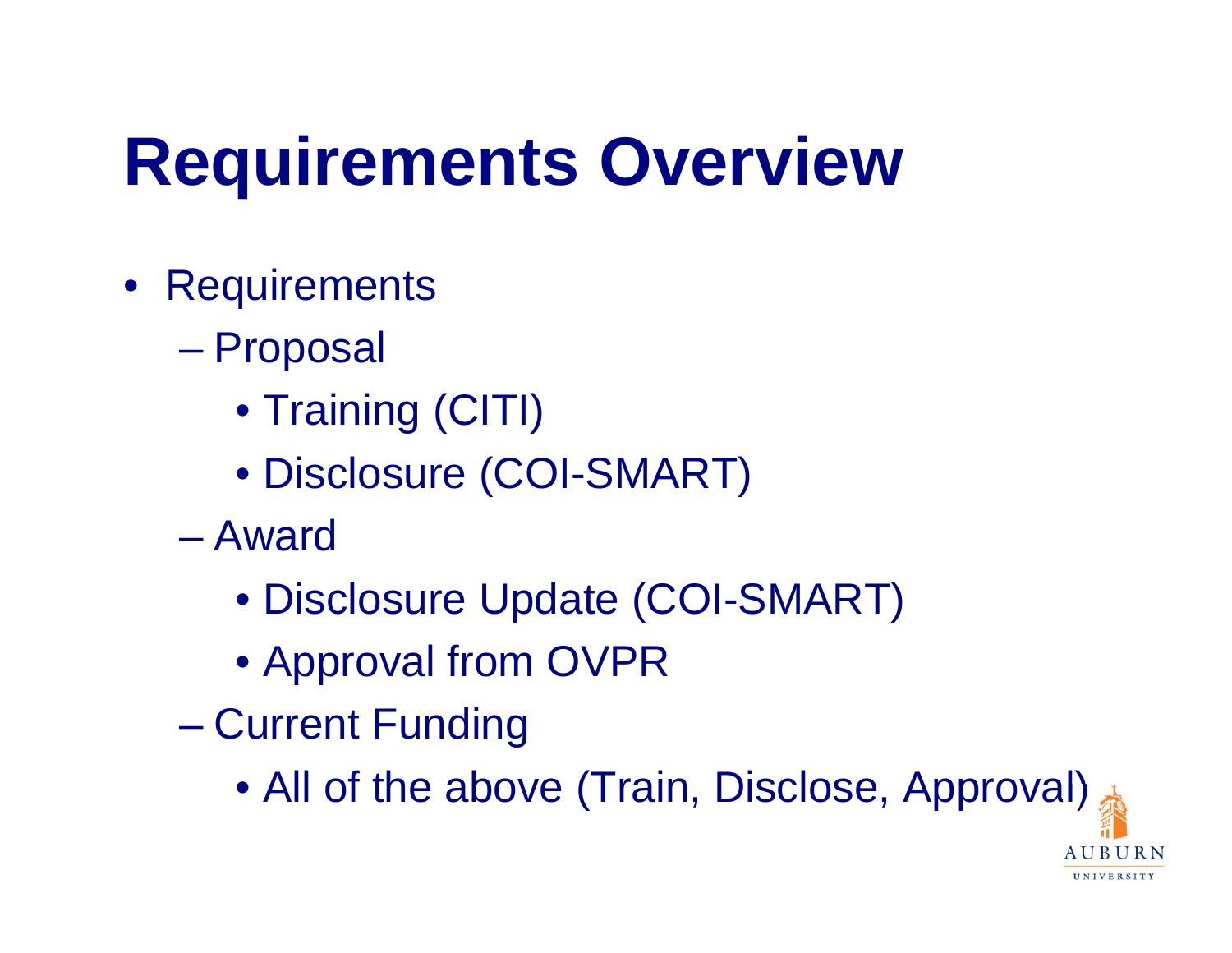## **Investigator Training**

Investigators are required to complete training prior to engaging in research related to any PHSfunded project, every 4 years, and immediately if:

- Institutional FCOI policies change in a manner that affects Investigator requirements
- An Investigator is new to an Institution
- An Institution finds an Investigator noncompliant with the Institution's FCOI Policy or management plan

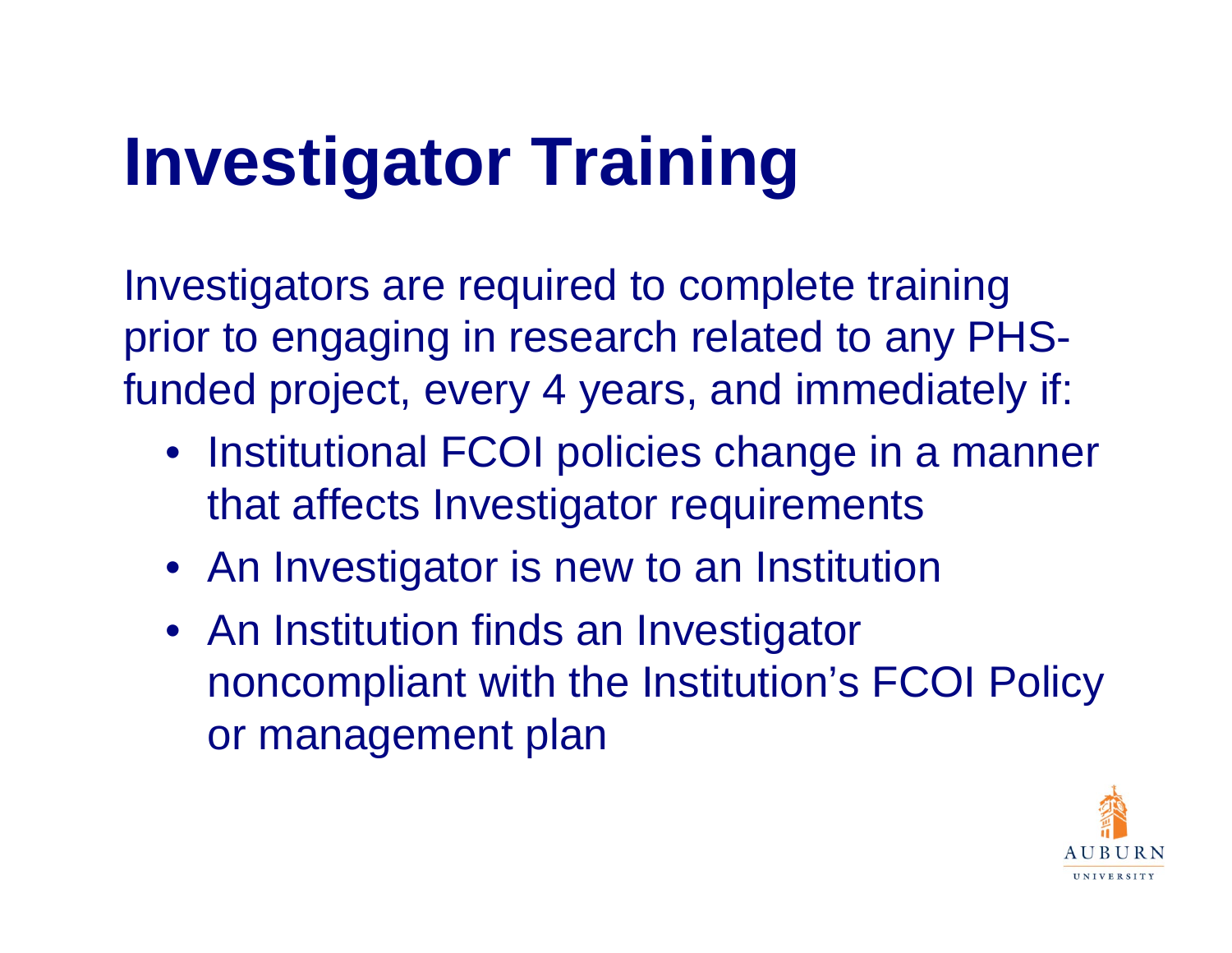## **Training Implementation**

Collaborative Institutional Training Initiative (CITI) at the University of Miami provides web-based training for research related activities.

- New Account: www.citiprogram.org
- Affiliate with AU: Add AU as an affiliated institution to an existing CITI account
- Add COI Course: Add the COI Training Course to an existing CITI account that has been affiliated with AU

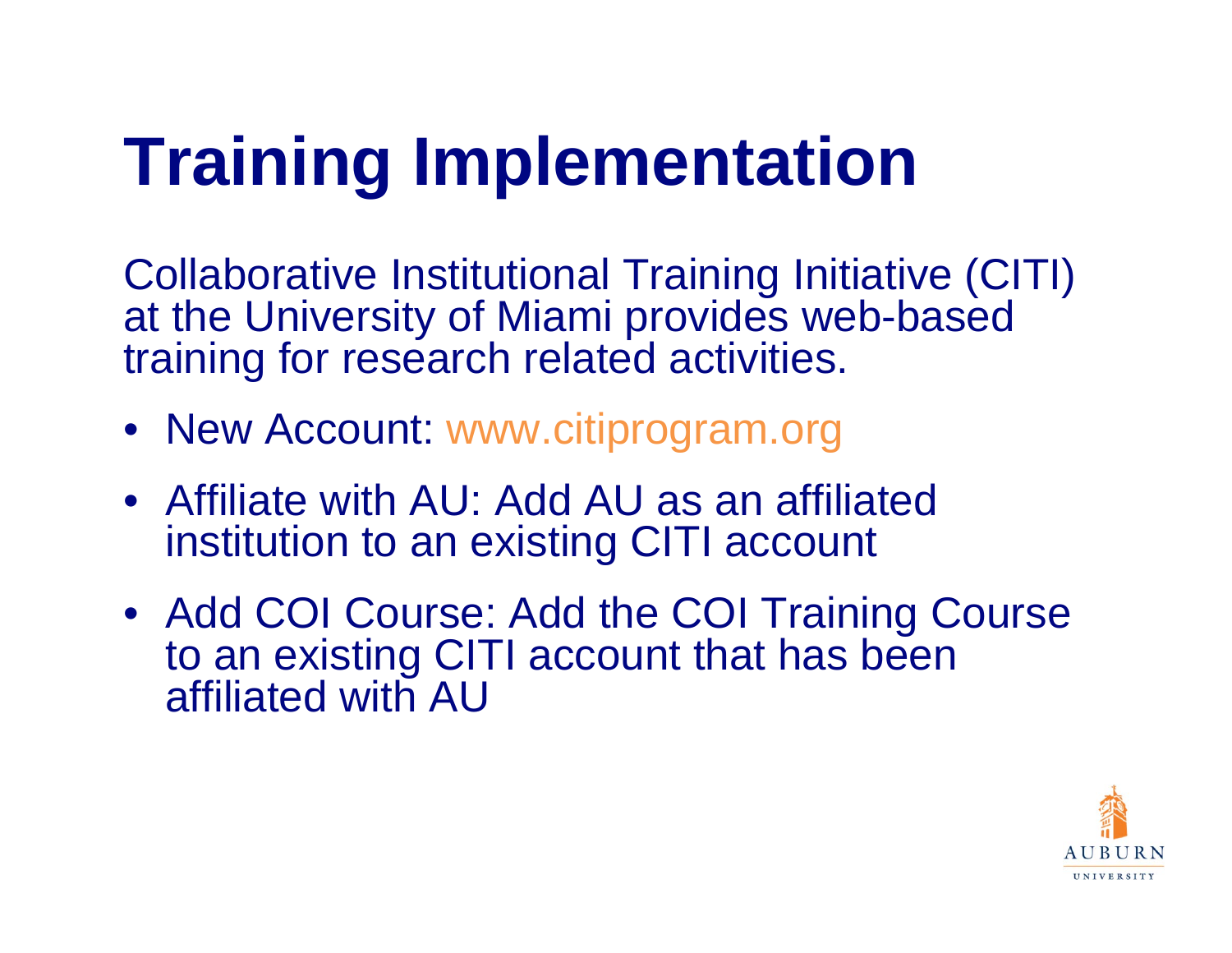#### **Investigator Disclosure**

- Investigators are required to disclose their Significant Financial Interests:
	- Annually between August 1 and August 31;
	- $\mathcal{L}_{\mathcal{A}}$  Prior to the processing of a new award or modification to scope of work; and
	- – Within 30-days of any change to the previously reported information.
- COI-SMART provides a web-based tool for disclosure.
	- Visit auburn.coi-smart.com to log in

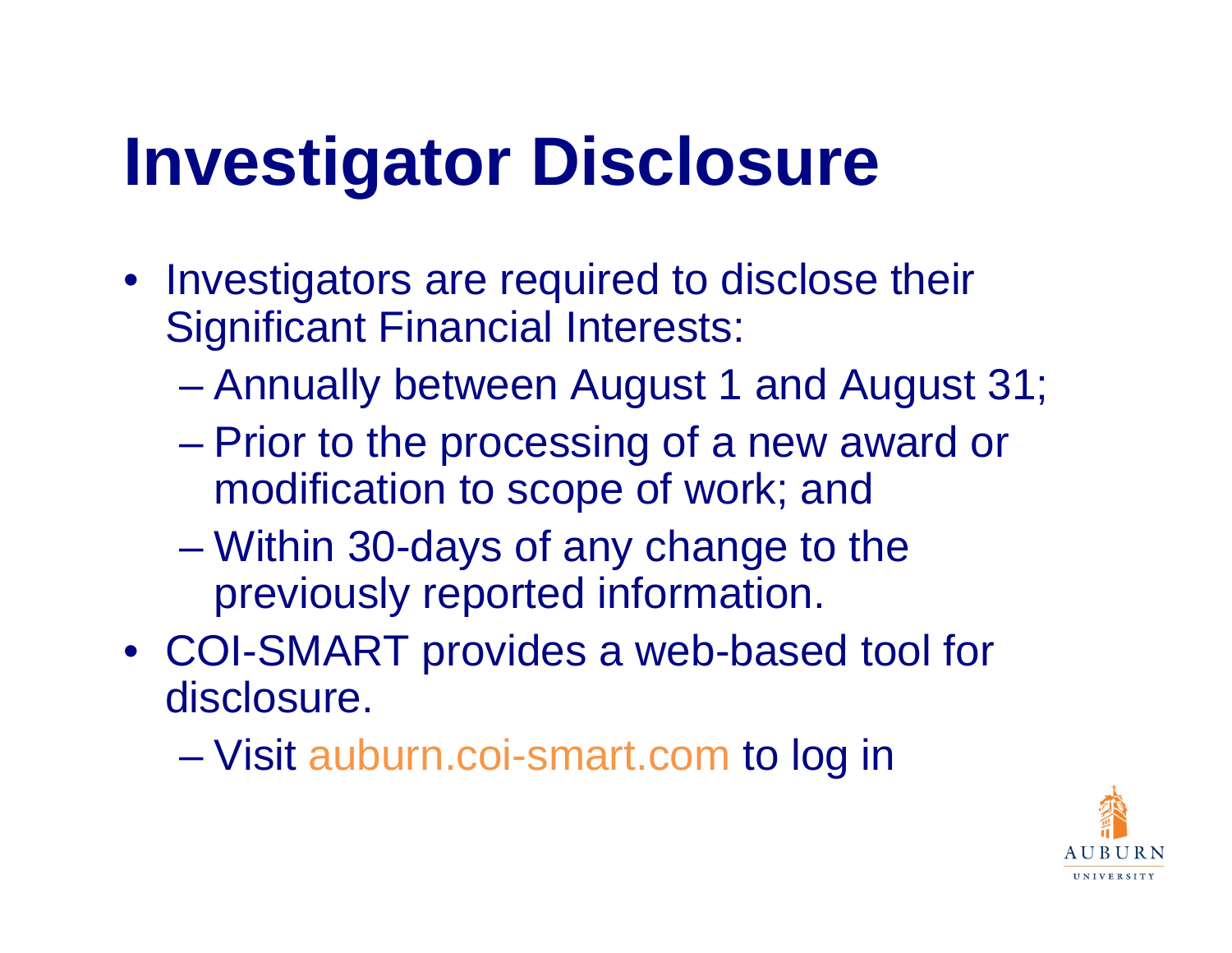#### **Investigator Disclosure**

| Sara Willis - Active                           |                                                                                                     |   |
|------------------------------------------------|-----------------------------------------------------------------------------------------------------|---|
| <b>DEPARTMENTS:</b>                            |                                                                                                     |   |
| Office of Research Compliance                  |                                                                                                     |   |
| <b>ASSIGNED QUESTIONNAIRES:</b>                |                                                                                                     |   |
|                                                | 2012 - Disclosure of Potential Financial Conflict of Interest For Public Health Service (PHS) : Not | Ξ |
| Submitted                                      |                                                                                                     |   |
| <b>REVIEWERS:</b>                              |                                                                                                     |   |
| Sara Willis - Level 1                          |                                                                                                     |   |
| John Mason - Level 3<br>Carl Pinkert - Level 2 |                                                                                                     |   |
|                                                |                                                                                                     |   |
|                                                |                                                                                                     |   |
| <b>SEARCH USERS: Willis</b>                    |                                                                                                     |   |
| (Search By First Name, Last Name, or Username) |                                                                                                     |   |
|                                                | <b>SEARCH</b><br><b>Clear Results</b>                                                               |   |

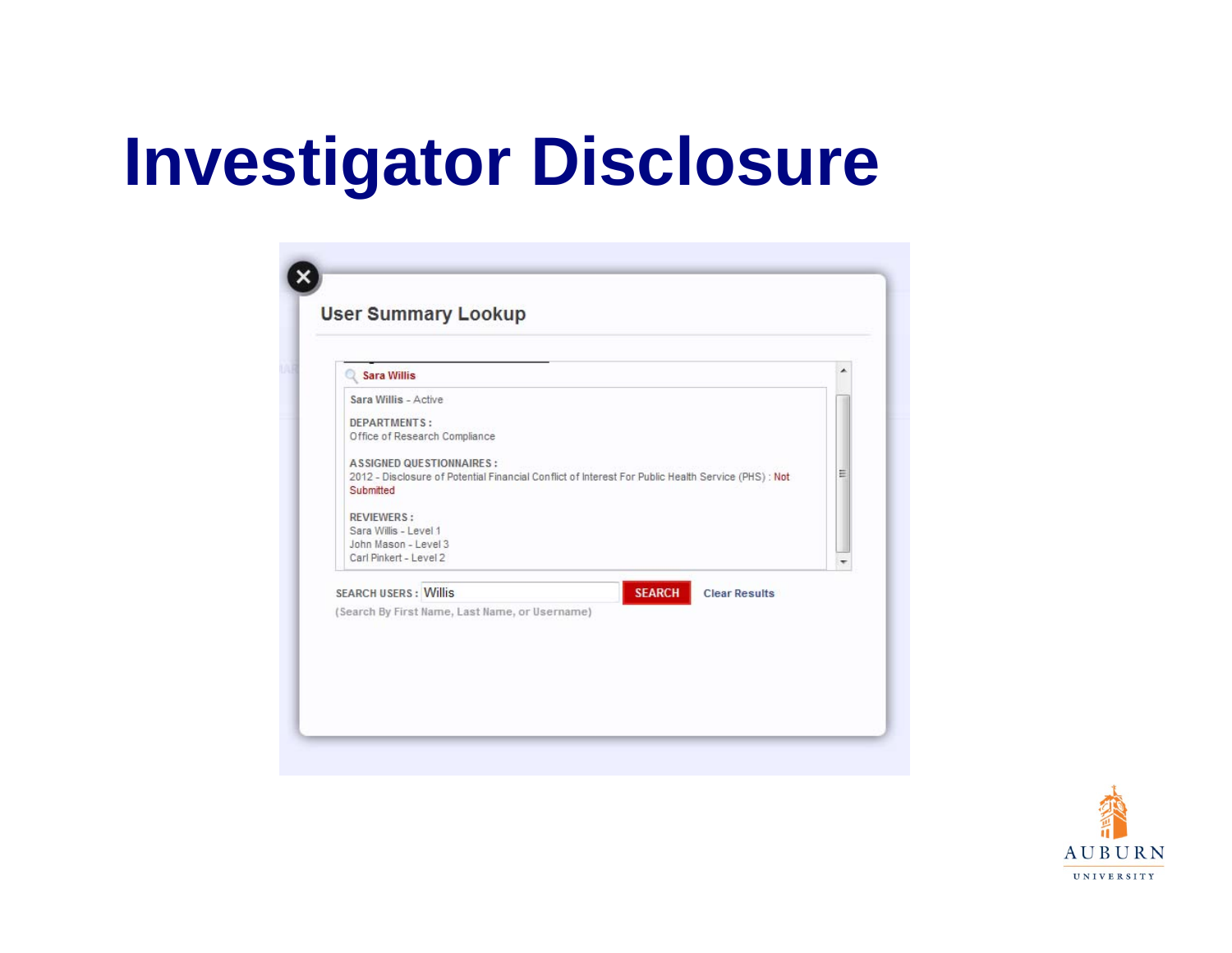## **COI by the Numbers**

- **180** PHS Investigators
- **99** Training Completion Reports
- **72** Submitted Disclosures
- **28** PHS Managers